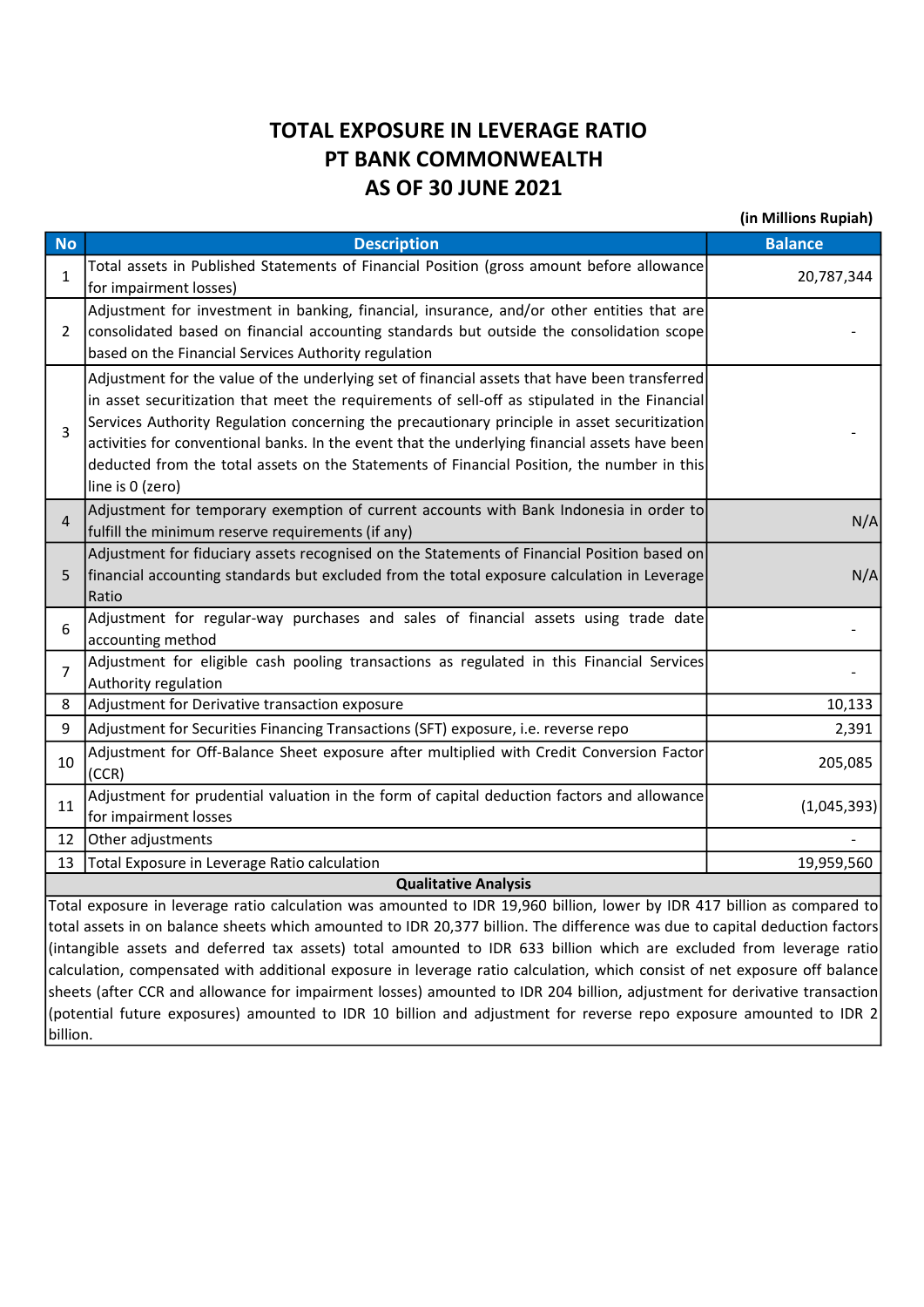## LEVERAGE RATIO CALCULATION PT BANK COMMONWEALTH AS OF 30 JUNE 2021

(in Millions Rupiah)

|                | <b>Description</b>                                                                                         | Period      |             |
|----------------|------------------------------------------------------------------------------------------------------------|-------------|-------------|
| <b>No</b>      |                                                                                                            | 30-Jun-21   | 31-Mar-21   |
|                | <b>Asset Exposures in Statements of Financial Position</b>                                                 |             |             |
| $\mathbf{1}$   | Asset exposures in Statements of Financial Position including collateral                                   |             |             |
|                | assets, but excluding derivative transactions and SFT exposures (gross                                     | 19,636,143  | 20,075,351  |
|                | amount before allowance for impairment losses)                                                             |             |             |
| 2              | Gross-up for derivatives collateral provided to the counterparties which                                   |             |             |
|                | result in decreased total assets exposure in balance sheet due to the                                      |             |             |
|                | financial accounting standard implementation                                                               |             |             |
| $\overline{3}$ | (Deduction of receivable assets for cash variation margin provided in                                      |             |             |
| 4              | derivative transactions)                                                                                   |             |             |
|                | (Adjustment for carrying amount securities received under SFT exposure<br>that are recognised as an asset) |             |             |
| 5              | (Allowance for impairment losses on assets based on financial accounting                                   |             |             |
|                | standard)                                                                                                  | (410, 810)  | (411, 794)  |
|                | (Asset that are taken into account as Tier I capital deduction factor referred                             |             |             |
| 6              | to the Financial Services Authority regulation concerning minimum capital                                  | (633,001)   | (591, 687)  |
|                | requirement for conventional banks)                                                                        |             |             |
| $\overline{7}$ | Total Asset Exposures in Statements of Financial Position                                                  | 18,592,332  | 19,071,870  |
|                | <b>Derivative Transaction Exposures</b>                                                                    |             |             |
|                | Replacement cost associated with all derivative transactions, both in the                                  |             |             |
| 8              | case of eligible cash variation margin or netting-off agreement that meet                                  | 27          | 148         |
|                | certain requirements                                                                                       |             |             |
| 9              | Add-on amounts for PFE associated with all derivative transactions                                         | 10,125      | 10,863      |
|                | (Exemption on derivative transactions exposure that are settled through                                    |             |             |
| 10             | CCP)                                                                                                       | N/A         | N/A         |
| 11             | Adjustment for effective notional amount from credit derivatives                                           |             |             |
| 12             | (Adjustment for effective notional amount offsets and add-on deductions                                    |             |             |
|                | for credit derivatives sales transactions)                                                                 |             |             |
| 13             | <b>Total Derivative Transaction Exposures</b>                                                              | 10,152      | 11,011      |
|                | <b>Securities Financing Transaction (SFT) Exposures</b>                                                    |             |             |
| 14             | Gross carrying amount of SFT assets                                                                        | 1,151,182   | 191,572     |
| 15             | (Netted amounts of cash payables and cash receivables)                                                     |             |             |
|                | Counterparties credit risk for SFT assets referred to current exposure                                     |             |             |
| 16             | calculation as regulated in the attachment of this Financial Services                                      | 2,391       |             |
|                | Authority regulation                                                                                       |             |             |
| 17             | Agent transaction exposures                                                                                |             |             |
| 18             | <b>Total SFT Exposures</b>                                                                                 | 1,153,573   | 191,572     |
|                | <b>Off Balance Sheets Exposures</b>                                                                        |             |             |
| 19             | Outstanding all commitment and contingency liabilities at gross amount,                                    | 1,997,534   | 1,991,616   |
|                | before allowance for impairment losses                                                                     |             |             |
| 20             | (Adjustment for credit conversion factors)                                                                 | (1,792,449) | (1,786,184) |
| 21             | (Allowance for impairment loss on Off Balance Sheets in accordance with                                    | (1, 582)    | (1,689)     |
|                | financial accounting standard)                                                                             |             |             |